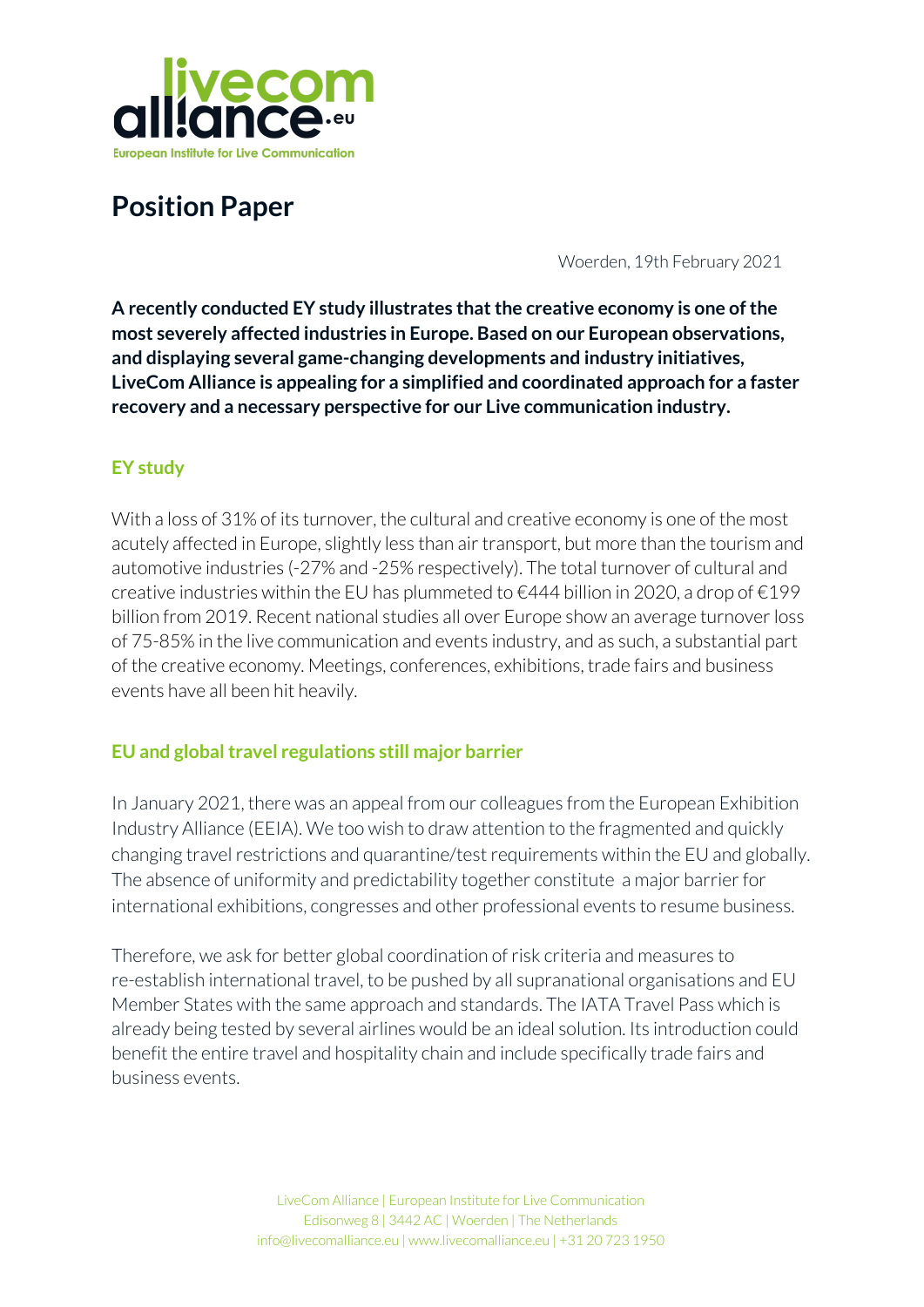

Since this crisis began, our industry has been working to avoid the total collapse of our ecosystem, and all its stakeholders. Resilience is in our DNA and we believe in an open, constructive and positive approach and dialogue. Meanwhile, in line with this, several test events have been successfully launched (eg. Primavera Sound Barcelona, several studies focused concerts and theatre in Germany) or scheduled forthe nearfuture (i.e. 8 test events in 4 categories by Fieldlab Events in the Netherlands). Intending to study and showcase alternative safety measures and scientifically proven scenarios, aimed at opening up with increased capacity (aiming forfull capacity).

# **Re-opening through vaccination and testing**

Vaccinations are essential to safely reopening borders, enabling travel within Europe and worldwide, and beginning economic recovery. Combined with intelligent and broad testing schemes they are the key to re-establishing confidence among travellers, freedom of movement and rebuilding connectivity. To that aim, globally-recognised certificates are vital.

In conclusion, and in accordance with our member-associations all over Europe, the LiveCom Alliance presses for:

- $\bullet$  The implementation of unified, international travel rules and documents, to restart the opportunities to travel.
- $\bullet$  An open-minded recognition of the results of studies and test events, documenting that professionally organised live events, within the defined framework of COVID-19 measurements, are possible and feasible.
- The continued development of existing vaccination and testing strategies.
- $\blacksquare$  And most importantly, the necessary coordinated EU-wide approach for these topics, to restart the live communication industry as soon as possible.

### **Source:**

- Studie EY zum Schaden der Veranstaltungswirtschaft 2021.pdf
- Position Paper EEIA, January 20th 2021